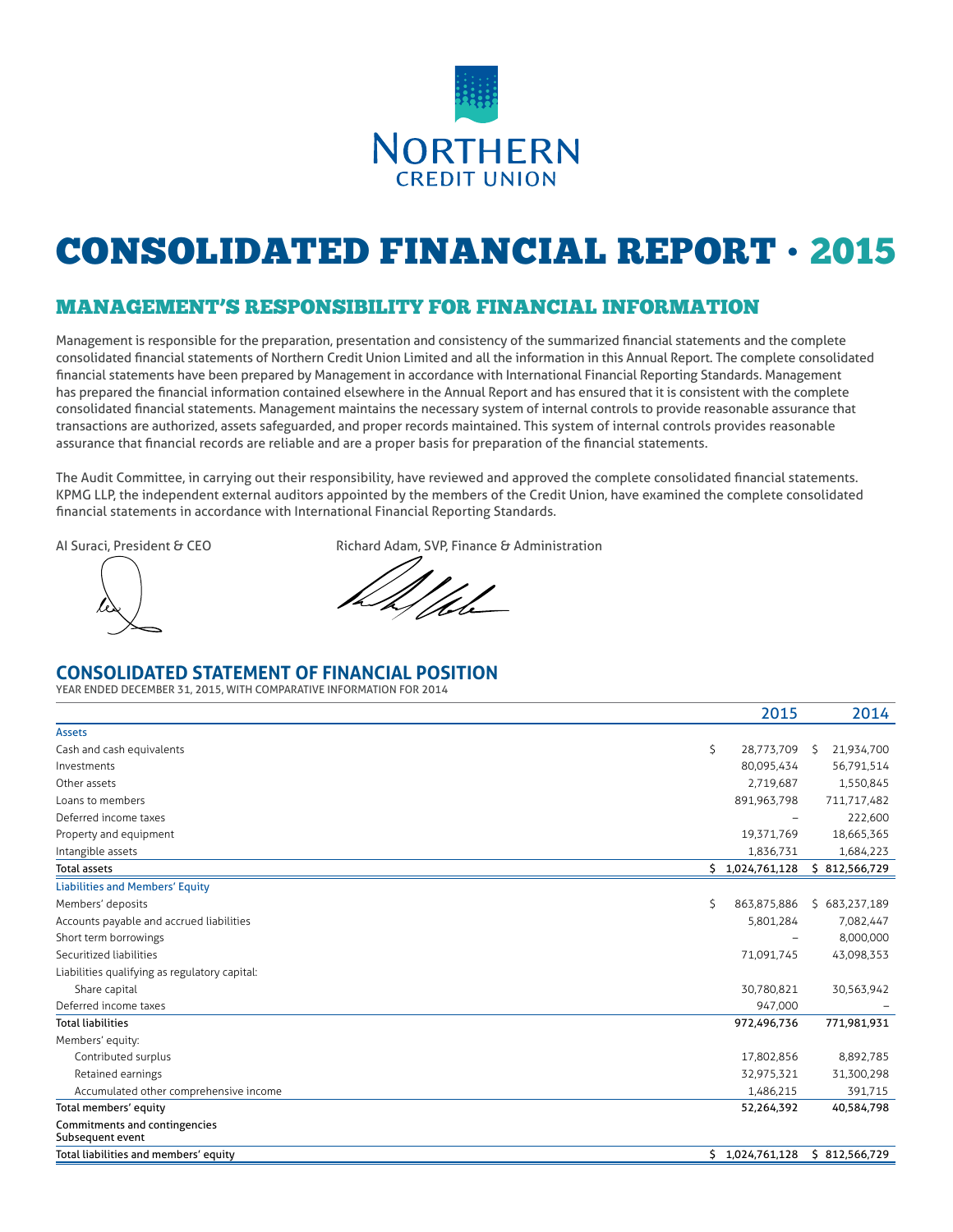## **STATEMENT OF INCOME**

YEAR ENDED DECEMBER 31, 2015, WITH COMPARATIVE INFORMATION FOR 2014

|                                 | 2015                   | 2014             |  |
|---------------------------------|------------------------|------------------|--|
| Revenue:                        |                        |                  |  |
| Interest                        |                        |                  |  |
| - residential mortgage loans    | \$17,495,672           | \$<br>17,232,988 |  |
| - personal loans                | 8,804,072              | 7,859,457        |  |
| - commercial loans              | 8,245,485              | 7,199,322        |  |
| Investment income               | 992,038                | 794,269          |  |
|                                 | 35,537,267             | 33,086,036       |  |
| Cost of financing:              |                        |                  |  |
| Interest                        |                        |                  |  |
| - demand deposits               | 1,209,311              | 1,157,181        |  |
| - term deposits                 | 3,470,935              | 3,219,852        |  |
| - registered savings plans      | 3,514,532              | 3,282,933        |  |
| Distribution to members         | 873,140                | 612,635          |  |
| Interest on external borrowings | 1,358,633              | 815,174          |  |
|                                 | 10,426,551             | 9,087,775        |  |
| Net interest income             | 25,110,716             | 23,998,261       |  |
| Net impairment loss on loans    | 964,323                | 1,468,556        |  |
| Net interest income after       |                        |                  |  |
| provision for impaired loans    | 24,146,393             | 22,529,705       |  |
| Non-interest revenue            | 8,929,396              | 9,377,634        |  |
|                                 | 33,075,789             | 31,907,339       |  |
| Operating expenses:             |                        |                  |  |
| Salaries, wages and benefits    | 15,239,251             | 15,401,732       |  |
| Board, delegate and committee   | 546,251                | 508,597          |  |
| Data processing and clearing    | 1,310,333<br>1,136,545 |                  |  |
| General and administration      | 8,467,555<br>8,650,061 |                  |  |
| Insurance                       | 778,334<br>854,658     |                  |  |
| Occupancy                       | 2,570,965<br>2,236,331 |                  |  |
| Depreciation and amortization   | 2,230,024              | 2,008,712        |  |
|                                 | 31,142,713             | 30,796,636       |  |
| Operating income                | 1,933,076              | 1,110,703        |  |
| Unrealized gains (losses):      |                        |                  |  |
| Unrealized (loss) gain on       |                        |                  |  |
| interest rate swaps             | (107,010)              | 28,566           |  |
| Unrealized gains on investments | 110,444                | 140,813          |  |
| Income before income taxes      | 1,936,510              | 1,280,082        |  |
| Income taxes:                   |                        |                  |  |
| Current                         | 495,887                | 363,951          |  |
| Deferred (recovery)             | (234,400)              | (150,000)        |  |
|                                 | 261,487                | 213,951          |  |
| <b>Net income</b>               | \$<br>1,675,023        | 1,066,131<br>\$  |  |

## **STATEMENT OF COMPREHENSIVE INCOME (LOSS)**

YEAR ENDED DECEMBER 31, 2015, WITH COMPARATIVE INFORMATION FOR 2014

|                                        |    | 2015      |   | 2014        |
|----------------------------------------|----|-----------|---|-------------|
| Net Income                             | Ś  | 1,675,023 | Ś | 1,066,131   |
| Other comprehensive income,            |    |           |   |             |
| net of income taxes:                   |    |           |   |             |
| Items that are or may be               |    |           |   |             |
| reclassified to profit or loss:        |    |           |   |             |
| Net change in fair value of available- |    |           |   |             |
| for-sale financial assets, net of      |    |           |   |             |
| tax of \$Nil (2014 - \$3,700)          |    |           |   | (10, 553)   |
| Items that will never be               |    |           |   |             |
| reclassified to profit or loss:        |    |           |   |             |
| Defined benefit plan actuarial         |    |           |   |             |
| gain (losses) net of income tax of     |    |           |   |             |
| \$395,000 (2014 - \$537,900)           |    | 1,094,500 |   | (1,255,100) |
| Comprehensive income (loss)            | \$ | 2.769.523 | Ś | (199.522)   |

## **STATEMENT OF CHANGES IN MEMBERS' EQUITY**

YEAR ENDED DECEMBER 31, 2015, WITH COMPARATIVE INFORMATION FOR 2014

|                                        |    | 2015         |    | 2014         |
|----------------------------------------|----|--------------|----|--------------|
| Contributed surplus:                   |    |              |    |              |
| Balance, beginning of year             | Ś. | 8,892,785    | Ŝ. | 8,892,785    |
| Acquisition of Saugeen Community       |    |              |    |              |
| Credit Union Limited                   |    | 8,910,071    |    |              |
| Balance, end of year                   |    | 17,802,856   |    | 8,892,785    |
| Retained earnings:                     |    |              |    |              |
| Balance, beginning of year             |    | 31,300,298   |    | 30,234,167   |
| Net income                             |    | 1,675,023    |    | 1,066,131    |
| Balance, end of year                   |    | 32,975,321   |    | 31,300,298   |
| Accumulated other                      |    |              |    |              |
| comprehensive income (loss):           |    |              |    |              |
| Representing the fair value reserve    |    |              |    |              |
| Balance, beginning of year             |    | 391,715      |    | 1,657,368    |
| Net change in fair value of available- |    |              |    |              |
| for-sale financial assets, net of tax  |    |              |    | (10, 553)    |
| Defined benefit plan actuarial         |    |              |    |              |
| (losses) gains, net of tax             |    | 1,094,500    |    | (1,255,100)  |
| Balance, end of year                   |    | 1,486,215    |    | 391,715      |
| Members' equity, end of year           |    | \$52,264,392 |    | \$40,584,798 |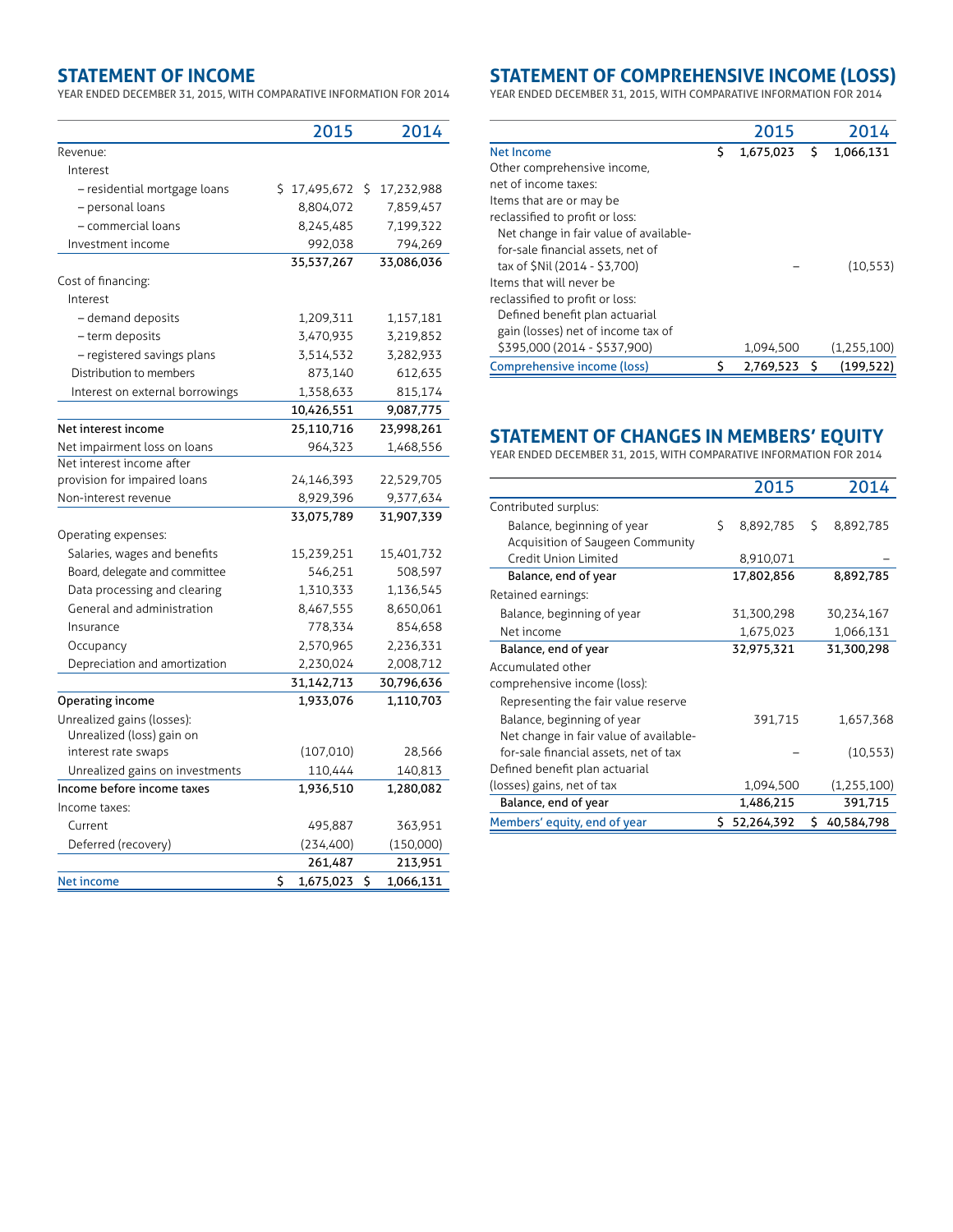# **STATEMENT OF CASH FLOWS**

YEAR ENDED DECEMBER 31, 2015, WITH COMPARATIVE INFORMATION FOR 2014

|                                                                                   | 2015                    | 2014                          |         |
|-----------------------------------------------------------------------------------|-------------------------|-------------------------------|---------|
| Cash flows from operating activities:                                             |                         |                               |         |
| Net income                                                                        | \$<br>1,675,023 \$      | 1,066,131                     |         |
| Adjustments for:                                                                  |                         |                               |         |
| Change in non-cash items:                                                         |                         |                               |         |
| Net interest income                                                               | (25, 110, 716)          | (23,998,261)                  |         |
| Provision for impaired loans                                                      | 964,323                 | 1,468,556                     |         |
| Provision for income tax                                                          | 261,487                 | 213,951                       |         |
| Depreciation and amortization                                                     | 2,230,024               | 2,008,712                     |         |
| Unrealized loss on interest rate swaps                                            | (110, 444)              | (28, 566)                     |         |
| Unrealized gains on investments                                                   | 107,010                 | (140, 813)                    |         |
| Gain on disposal of property and equipment                                        | (1,500)                 |                               | (2,210) |
|                                                                                   | (19,984,793)            | (19,412,500)                  |         |
| Changes in other assets:                                                          |                         |                               |         |
| Changes in other assets                                                           | (1, 126, 450)           | (39, 724)                     |         |
| Changes in accounts payable and accrued liabilities                               | (186, 663)              | 898,606                       |         |
| Changes in member activities (net):                                               | (1,313,113)             | 858,882                       |         |
| Changes in member loans                                                           | (180,968,062)           | (40,736,560)                  |         |
| Changes in member deposits                                                        |                         |                               |         |
|                                                                                   | 179,566,832             | (2,743,903)<br>(43, 480, 463) |         |
| Cash flows related to interest, dividends and income taxes:                       | (1,401,230)             |                               |         |
| Interest received on member loans                                                 | 34,302,653              | 32,365,008                    |         |
| Interest received on investments                                                  | 1,286,725               | 883,947                       |         |
|                                                                                   |                         |                               |         |
| Interest paid on member deposits                                                  | (7, 122, 913)           | (8,329,193)                   |         |
| Interest paid on external borrowings                                              | (1,358,633)             | (815, 174)                    |         |
| Dividends paid                                                                    | (873, 140)              | (612, 635)                    |         |
| Income taxes paid                                                                 | (166,700)               | (363,951)                     |         |
|                                                                                   | 26,067,992<br>3,368,856 | 23,128,002<br>(38,906,079)    |         |
| Cash flows from financing activities:                                             |                         |                               |         |
| Issuance of membership shares                                                     | 145,933                 |                               | 8,399   |
| Redemption of Class A patronage shares                                            | (56, 448)               | (80, 284)                     |         |
| Issuance of Class B investment shares                                             | 127,394                 | 20,216,717                    |         |
| Repayment of Central 1 Credit Union loan                                          | (8,002,204)             | 28,205,892                    |         |
| Proceeds from securitized loans                                                   | 27,993,392              | 28,205,892                    |         |
|                                                                                   | 20,208,067              | 46,352,437                    |         |
| Cash flows from investing activities:                                             |                         |                               |         |
| (Purchase of) proceeds from sale of investments                                   | (23,488,955)            |                               |         |
| Additions to intangible assets                                                    | (457, 862)              | (1,829,226)                   |         |
| Additions to property and equipment                                               | (2,633,900)             | (231, 840)                    |         |
| Disposal of property and equipment                                                | 2,825                   | (2,061,412)                   |         |
| Net cash inflow from purchase of Saugeen Community Credit Union Limited (note 24) | 9,839,978               |                               |         |
|                                                                                   | (16,737,914)            | (4, 122, 479)                 |         |
|                                                                                   |                         |                               |         |
| Net increase (decrease) in cash and cash equivalents                              | 6,839,009               | 3,323,880                     |         |
| Cash and cash equivalents, beginning of year                                      | 21,934,700              | 18,610,820                    |         |
| Cash and cash equivalents, end of year                                            | \$<br>28,773,709 \$     | 21,934,700                    |         |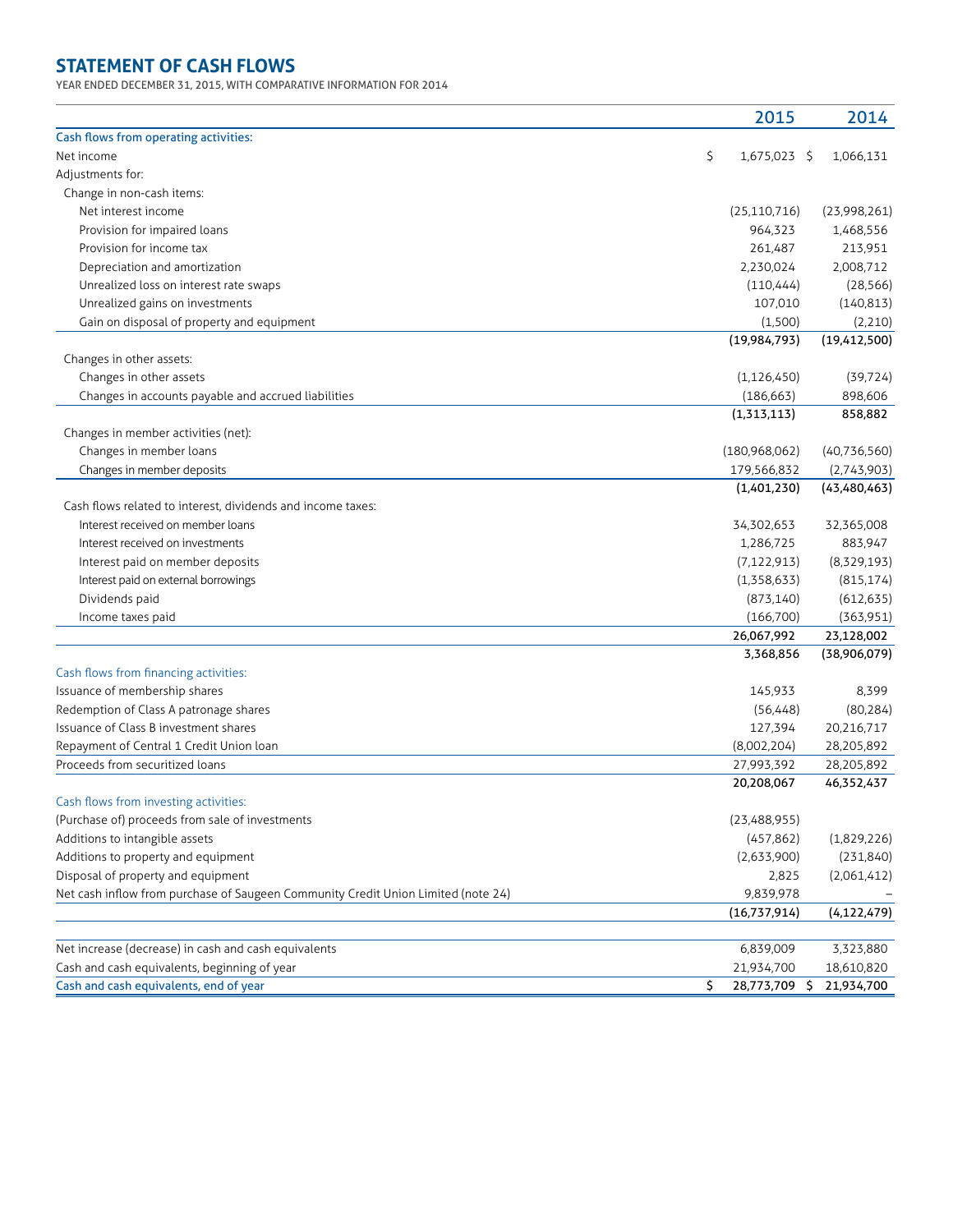## REPORT OF THE AUDIT COMMITTEE

Northern Credit Union Limited's Audit Committee is a committee of the Board of Directors pursuant to Section 125 of the Credit Unions and Caisses Populaires Act, 1994 and Section 27 of Ontario Regulation 237/09. The committee, which consists of six directors, has adopted a mandate that covers all of the duties specified to be performed by Audit Committees in the Regulations to the Act.

The Audit Committee is pleased to report to the members of Northern Credit Union that it is functioning pursuant to the requirements of the Act, and that it has fulfilled its annual mandate . The Audit Committee held five meetings during the year and completed the following significant activities:

- Served as the principal communication link between the external auditors and the Board of Directors and, in particular, reviewed the terms of engagement and scope of the audit, and reviewed the Credit Union's annual financial statements prior to Board approval for issuance to the members.
- Obtained a reasonable understanding of the important elements of internal controls that are important to safeguarding the assets of the Credit Union, ensuring the accuracy of financial reports, and ensuring compliance with policies and procedures. The Committee also reviewed activity reports for the Enterprise Risk Management (ERM) Policy and Framework.
- Served as the Board's liaison with the internal auditor and reviewed the internal audit mandate, work plan, and reports.
- Reviewed the policies, procedures and controls which relate to legislative compliance, with a particular focus on requirements for liquidity, capital adequacy and interest rate risk management.

Based on its findings, the Audit Committee issues reports and makes recommendations to the Board of Directors or Senior Management, as appropriate, with respect to the matters outlined above, and follows up to ensure that the recommendations are considered and implemented.

The Committee received full co-operation and support from Management to enable it to play an effective role in improving the quality of financial reporting to the members and enhancing the overall control structure of Northern Credit Union.

There are no significant recommendations made by the Audit Committee that have not been either implemented or are in the process of being implemented. In addition , there are no matters the Audit Committee believes should be reported to the members, nor are there any further matters that are required to be disclosed pursuant to the Act or the Regulations thereto.

Respectfully submitted by the Audit Committee, on February 16, 2016

Dave Porter, Chair of the Audit Committee

Audit Committee Members: John Mangone, Tony Andreacchi, Tim Foster, Brian Cairns, LeeAnne Bell and the late Eugene Orlando

| <b>DIRECTOR</b>     | <b>TERM EXPIRY</b> | <b>BRANCH</b>    | MEETINGS HELD* | <b>MEETINGS ATTENDED</b> |
|---------------------|--------------------|------------------|----------------|--------------------------|
| Louise Ahrens       | 2017               | Durham           | 16             | 13                       |
| Tony Andreacchi     | 2018               | Thunder Bay      | 28             | 27                       |
| LeeAnne Bell        | 2018               | Durham           | 17             | 15                       |
| <b>Brian Cairns</b> | 2019               | Espanola         | 7              | 5                        |
| Folgo Della Vedova  | 2017               | Sault Ste. Marie | 23             | 19                       |
| <b>Kevin Eccles</b> | 2019               | Durham           | 12             | 9                        |
| John Fogarty        | 2016               | Thunder Bay      | 28             | 28                       |
| <b>Tim Foster</b>   | 2018               | North Bay        | 38             | 36                       |
| Jeannie Kilgour     | 2017               | Capreol          | 28             | 28                       |
| Keir Kitchen        | 2017               | Capreol          | 25             | 23                       |
| Sue Klatt           | 2017               | Barry's Bay      | 23             | 22                       |
| John Mangone        | 2016               | Sault Ste. Marie | 25             | 24                       |
| Dave Porter         | 2016               | Kirkland Lake    | 25             | 12                       |
| Ed Robb             | 2016               | Sault Ste. Marie | 25             | 25                       |

\*Meetings Held includes regularly scheduled committee and board meetings, with the exception of some March 2016 committee meetings and the April 2016 board meeting, due to timing of the report. Where new directors have come on board at staggered internals and they have not immediately been designated to a committee, the meetings held and meetings attended are not always a clear indication of their ability to attend.